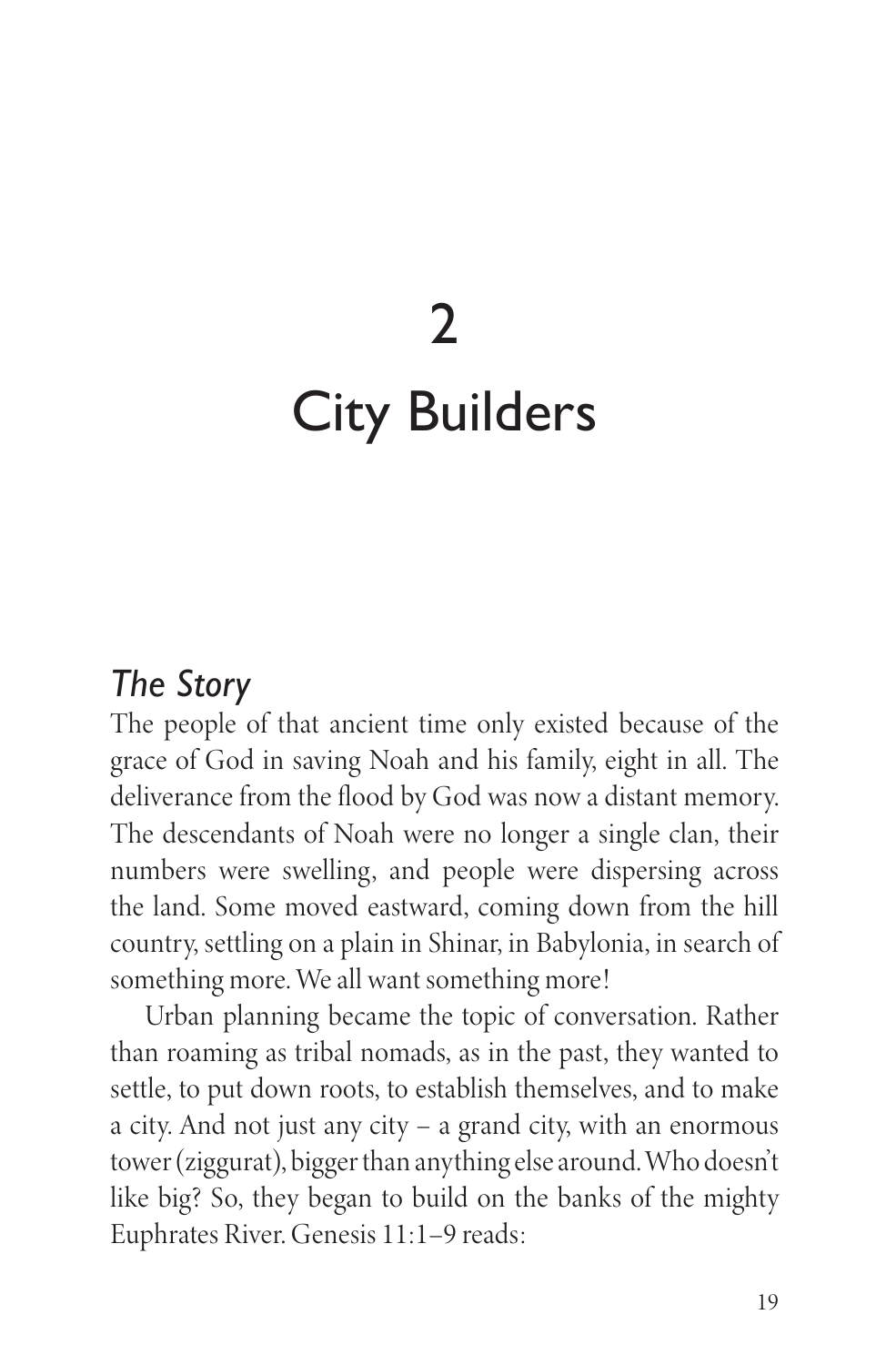#### HIDDEN AGENDAS

Now the whole world had one language and a common speech. As people moved eastward, they found a plain in Shinar and settled there. They said to each other, 'Come, let's make bricks and bake them thoroughly.' They used brick instead of stone, and tar for mortar. Then they said, 'Come, let us build ourselves a city, with a tower that reaches to the heavens, so that we may make a name for ourselves; otherwise we will be scattered over the face of the whole earth.' But the LORD came down to see the city and the tower the people were building. The Lord said, 'If as one people speaking the same language they have begun to do this, then nothing they plan to do will be impossible for them. Come, let us go down and confuse their language so they will not understand each other.' So the LORD scattered them from there over all the earth, and they stopped building the city. That is why it was called Babel because there the LORD confused the language of the whole world. From there the LORD scattered them over the face of the whole earth.

Why the desire for more and big? What was stirring in the hearts of the people at this time? What made them say, 'Come let us build ourselves a city with a tower that reaches to the heavens'? Was there enough of a memory of the flood that they were fearful of another being sent their way by God? Perhaps, but this would also mean that they had completely forgotten the covenant that God had made with Noah, saying that He would never destroy the earth by flood again.<sup>1</sup> Or had they completely forgotten God, and they were now pursuing other gods? Most likely.

Part of ancient pagan worship included building a high tower, known as a religious ziggurat, to reach the heavens, the

<sup>1</sup> Genesis 9:11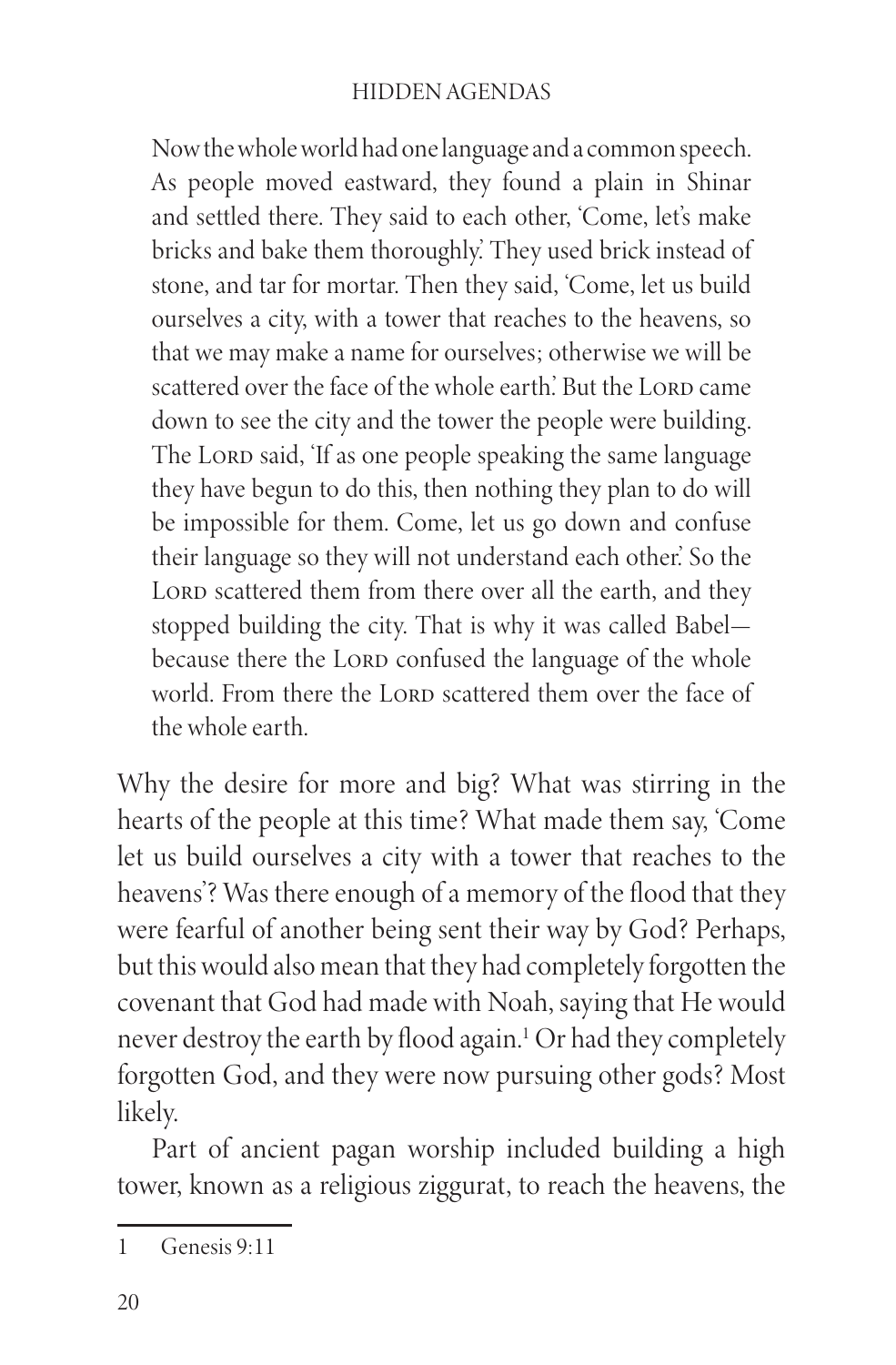home of the gods. Religion was the centre of life and the ziggurat was the centre of the city. The religious tower had a square base with a stairway rising up and around each side, ascending to the summit, upon which a temple was built. The temple on the tower top was the heavenly or godly place, where sacrifices would be offered and where gods would come down and meet with the people. It was their heaven on earth, their gateway to the gods; it was Babel.<sup>2</sup>

Now these people didn't want any old tower. Whatever other function it served, it is recorded that they wanted to commence the enormous building project 'so that we may make a name for ourselves; otherwise we will be scattered over the face of the whole earth.' With God long forgotten, or at most a faint fear factor, the people had lost any alternative basis for establishing their identity. As nomads at risk of becoming nobodies, being scattered and lost across the face of the earth as disparate tribes, their hearts turned to filling their need of a sense of identity, by creating a reputation.

In ancient times greatness was measured in terms of numbers of people in your tribe, the size of the flocks and herds of animals in your possession, the enormity of structures built, and the height and thickness of city walls. To be a people of substance, of known value and identity, you would have a powerful god who visits you, and you would have all the necessary appearances of being a powerful people. Having the largest tower with the highest temple would go a long way to ensuring you attract the most powerful god and become the most significant people on earth. They didn't want to be lost to the footnotes of history;

<sup>2</sup> Babel sounds like the Hebrew word for 'confused'. The name Babel in its Assyrian form, *Bābilī*, means 'gate of god'. Bromiley, *The International Standard Bible Encyclopedia*, (V1):382.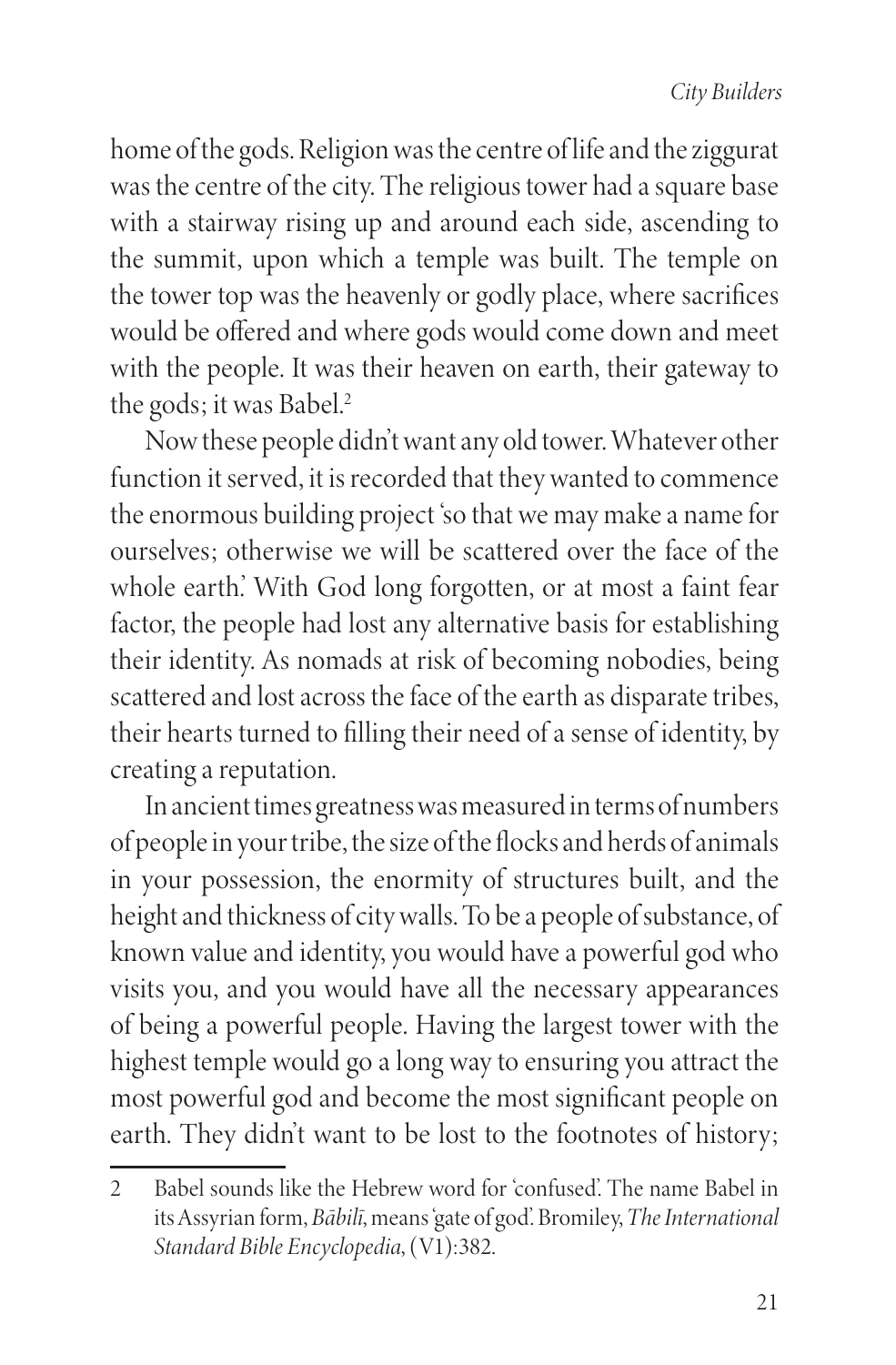they wanted something more, to be known far and wide. They wanted to make a name for themselves. A big name.

# *Heart Agenda*

Their heart agenda was to be significant. They desired a great name and they thought a giant tower was the key to success.

It's no different today. Big towers that reach to the heavens: the tower of Babel (Babylonia), the great pyramids (Egypt), the Eiffel Tower (France), the Empire State Building (USA), the Petronas Towers (Malaysia), the Taipei Tower (Taiwan), the Shanghai Tower (China), the Burj Khalifa (UAE), and more under construction. The planners are still planning. The builders are still building. The presidents still want to make their nations great!

Where is the end? Are the planners, the builders, and the countries all trying to make a name for themselves? Are they seeking an identity, a reputation? Are they wanting to be considered significant? Probably! What is certain is that they don't want the opposite to be true. They don't want to be left behind, forgotten, insignificant. Just like the people of ancient times, being insignificant nobodies is not on their agenda. And so, with a heart bent on significance, with all the energy they have, the people of Babylonia commence construction. Having no stone or mortar they begin making a name for themselves out of bricks and tar.

What about you? It's not just the people of Babel, or the large cities of this world that have this heart desire, this heart agenda. You and I do too. Our heart's agenda is to be significant. We all want to be a somebody, to make a name for ourselves. And so we become city builders just like the people of Babel.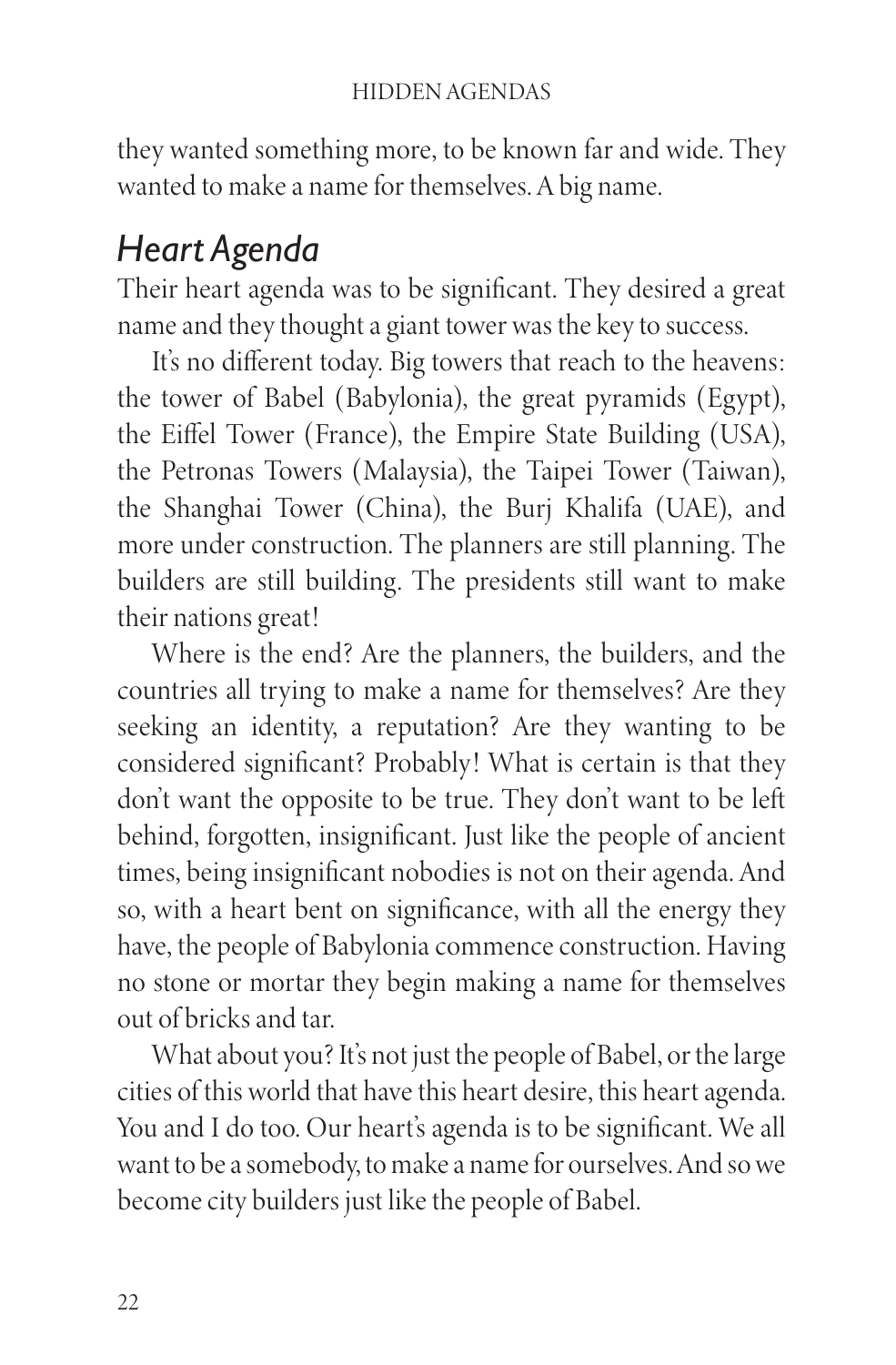How do we build? It happens every day, through symbols, achievements, associations, and our words. Left unguarded our heart is constantly pulsating, to move us onward and upward, to make our name bigger and better, becoming more significant.

Our world is full of symbols. We are constantly pressured to believe that identifying with certain symbols will somehow impart significance upon us, elevating us to new heights through association. Symbols stand for something beyond the object itself. They are markers of a greater meaning. You don't just buy a pair of running shoes. You buy 'Nike' shoes. And by acquiring the 'Nike' symbol, you not only get footwear, but you feel like you receive the ability to immediately associate yourself with the images of all the sporting heroes that contribute to the meaning and significance of the name. You are elevated in status, becoming significant by wearing a name. Just do it, 'Nike', and you will become more we are told. And so we accumulate symbols as markers of success and significance, like trophies to our own great name. Labels on clothes, cars and clubs, horses and handbags, houses and holiday destinations, watches and wine, suburbs, shoes, shirts and schools. These along with smartphones, laptops and devices of all types serve beyond their function to build our identity, our significance. And the more symbols we can accumulate the better.

We build our name through achievements. From a young age we learn that we are affirmed when we perform well and achieve much, and when we don't, we are ignored or even criticized. Our early years provide us with a myriad of opportunities to sort out where we shine and where we don't. When we don't shine, we tend to file that information away and say to ourselves 'Well, we won't try that again will we.' But when we do receive affirmation and applause and feel like we have achieved something, we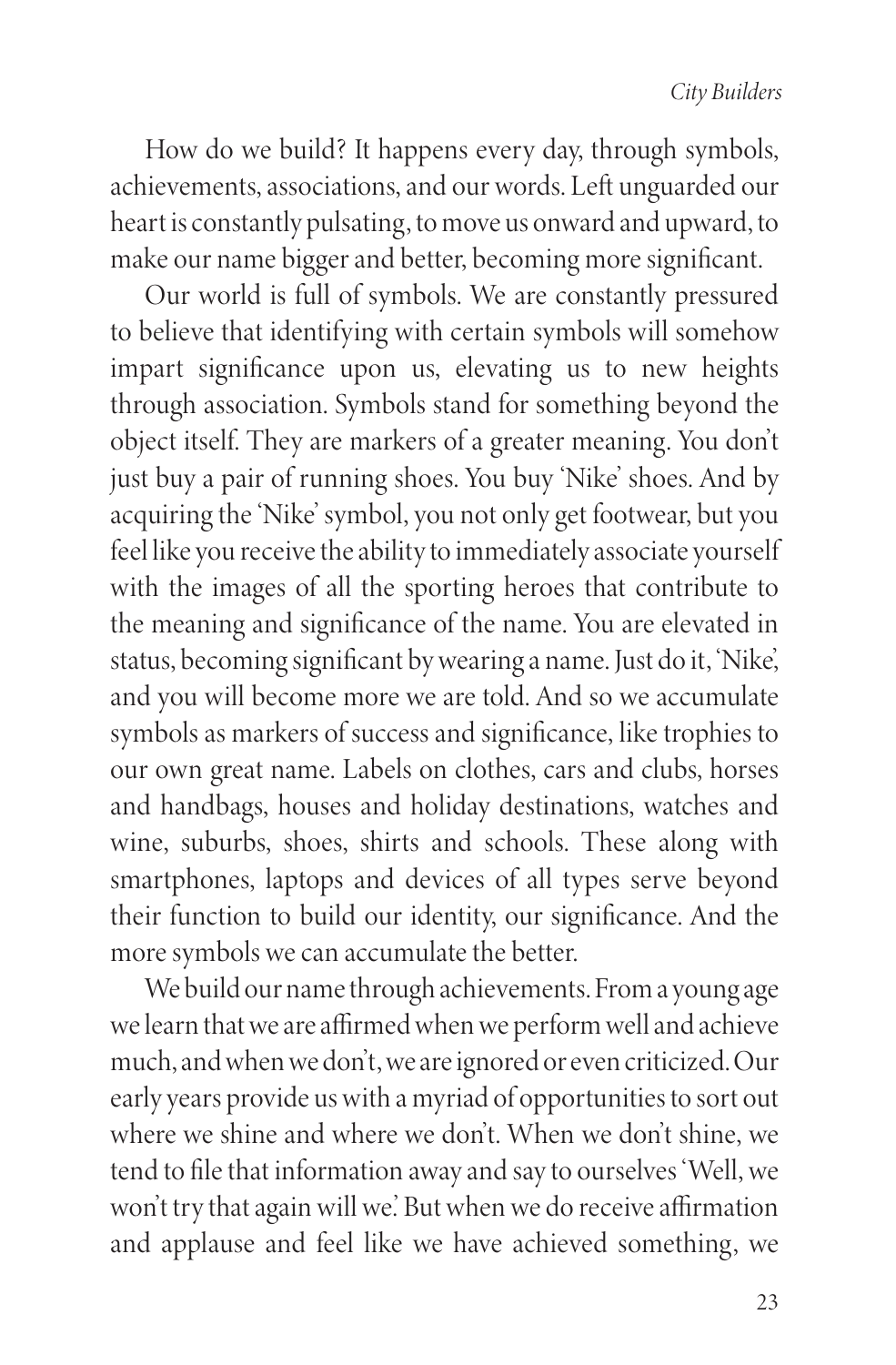pursue it. If it's sports, we strive harder, if it's looks, we beautify, if it's academics, we immerse ourselves, if it's our career we climb the ladder, if it's humour, we become the best clown around. All in an effort to achieve that illusive significance, while all the time avoiding situations where we might look foolish or fail. We want that high feeling of success, not that low feeling of inadequacy. So we chase it. More achievements. Regular achievements. Larger achievements. Like a drug, clamouring after as much as we can get to build up our name.

We build our name through associations, who we are connected to, and what we are part of. Our associations matter to us. We want to be in not out. We want to be accepted not rejected. We want to be associated with the somebodies, not excluded and abandoned, a nobody. My friends, my family, my school, my city, my country, my football team. Even though I don't play in the football team, and even though I don't own the football team, I still say it's 'my' team. When they win, I say it loud and often! When they are not doing so well, I keep quiet; I then only mention my allegiance if pushed, as if their poor performance is attacking my net worth.

The people around us form a special means of gaining significance by association. We name drop. Why? We want to be seen as associating with winners, those of significant or popular standing. Sporting heroes, celebrities, movie stars, community leaders, knowledgeable professionals, rulers – actually anyone who will impress others. Then I can ride on their coat-tails and feel as though I am elevated in some way. Deep down we hope that by being connected with significant others their status will rub off onto us. Of course, we know this doesn't literally happen, but we love the feeling of hoping somehow it will. Or we pray that something else magical will take place. That the minds of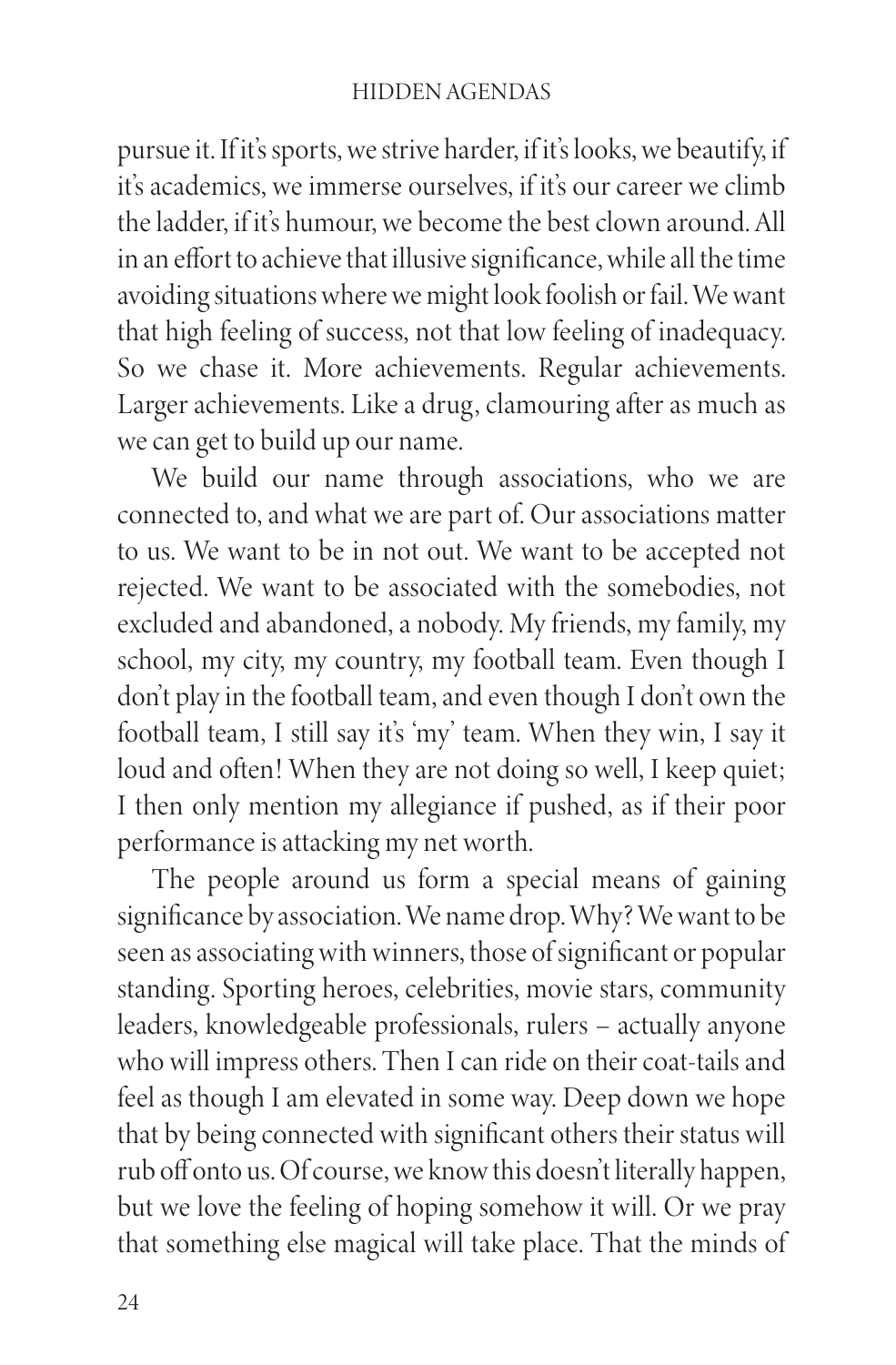others will be changed. That because of my association with another they will, all of a sudden, view me from a completely different and elevated point of view. I want association status to rub off onto me, and I want others to believe it. Have you ever tried using something as tangential as 'You'll never guess who I saw at the airport the other day'? What are we doing? Passing on information? Yes. But also secretly hoping that we move up one notch in the significance stakes, especially if we casually drop it into conversation at the right time.

The words we say and the conversations we hold can actually become battles for significance. Conversations, while vehicles for information exchange, are mechanisms we can use to impress others, hoping to gain significance points. We often play the one-up game. Why? We want to make a name for ourselves, pure and simple. You are in a group with friends and someone starts a conversation about the size of the fish that they caught over the weekend. Then another person chimes in with a story about the enormous catch they made last summer on vacation. And on and on it goes with the fish and the stories getting larger and more colourful. So what do you do? Join in and tell the story about your biggest catch. But maybe you don't fish, and you certainly don't have a story about catching a shark or a whale. But you play golf and so to join in the one-up game, you tell a colourful story about the hole in one you scored recently. Or someone tells a joke, which is followed by another which is even funnier, then a third and a fourth, growing in hilarity each time. Each joke is in some small way a search, not just for laughs but for significance. Then the conversation changes completely. Someone is criticized. And before long everyone is on the band wagon, criticizing the person. Everyone may feel it is justified. But that's not all they feel. They feel good about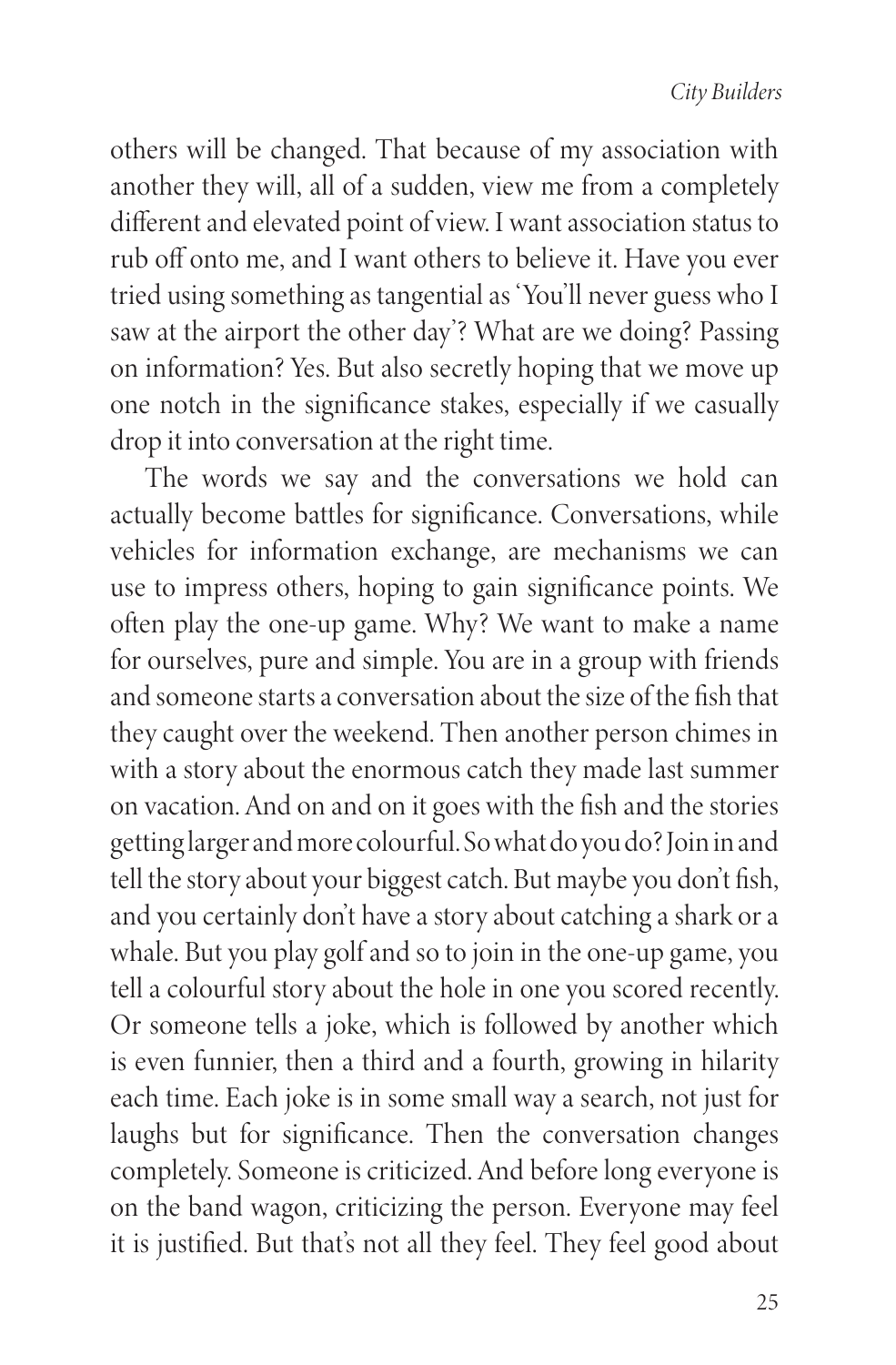themselves for a moment. Why? Because putting another down elevates yourself. That's why criticism and gossip are rampant. Who doesn't want to feel better about themselves? Who doesn't want to feel more important?

More recently social media has given the city builders another tool with which to build their significance tower. The right text, the right look, the right photo, the right comment, that witty meme, all agonized over to achieve greatest effect, and targeted to serve the desire for more. We want to be liked, actually and digitally. In the eyes of others we want to be viewed as significant. And if we are honest, not only do we want to be considered significant, but we want to be more significant than others. Because it's only then that we can be satisfied with ourselves that we are not a failure, a nobody. Or in such situations do you remain silent, having no story, no joke, no post, feeling invisible, again?

# *Heart Fear*

That is our greatest fear, being invisible, being thought of as nothing, insignificant, a failure. What did the people of Babel fear? Being insignificant, being less than others. And so we also strive in our own strength to build something significant out of our lives.

There is an insidious sin at work in the significance factory of our lives driven by the fear of failure. It is the sin of comparison. There would be no gauge for success and therefore significance without comparison. We only know we are significant when we can measure the size of our city tower and compare it to others. When we can compare aspects of our lives with others and determine that our name is indeed great, only then are we satisfied. Comparison is a measuring stick designed to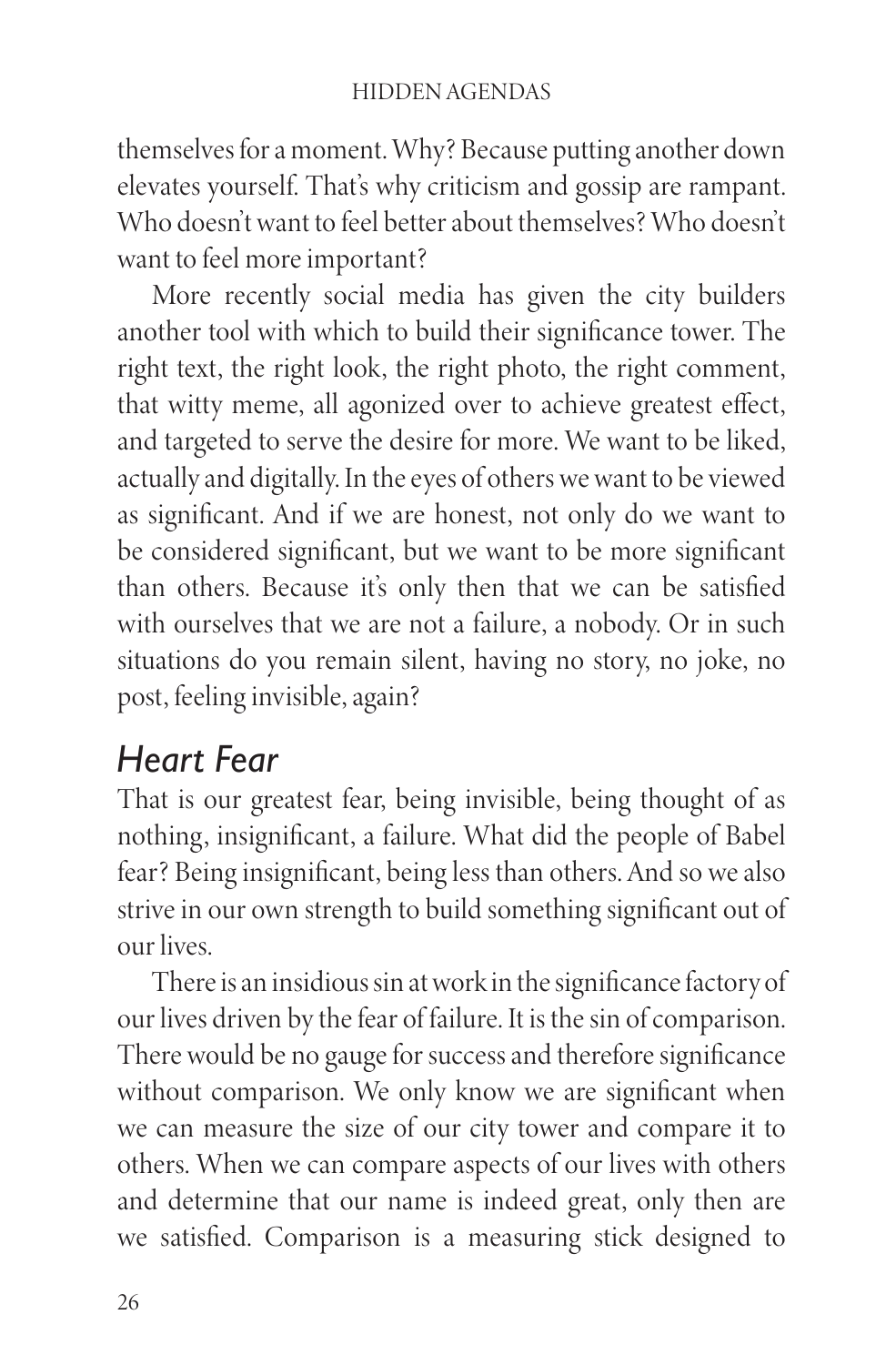effectively serve self-centredness rather than other-centredness. The disciples suffered from this.

Jesus had taken the disciples to a private place to talk to them about His upcoming suffering, death and resurrection. But the disciples did not really grasp what He was saying. They were preoccupied with thinking that Jesus would be victorious and not suffer, would build a new kingdom and not be buried, and would reign as king, without the need for resurrection. They were arguing between themselves over who would get the prime positions in their imaginary kingdom with Jesus. Their hearts were on a search for greater significance. They were busy comparing each other's merits, trying to ascertain how they could ensure that they would get the priority seats. So Jesus confronts them at the end of their journey as they come to Capernaum. 'What were you arguing about on the road?'3 Jesus says. No answer. Embarrassment. They knew it was wrong to argue about who was to be the greatest – especially with the King. Perhaps this was the first time someone had confronted them and lifted the lid on their significance agenda, their selfidolatry.

Embarrassment must have turned to confusion with the betrayal of Jesus by Judas in the garden. The kingdom where they had hoped to take important seats was now being threatened. So Peter, fearing it would all be taken away, drew his sword as if he would take on the entire detachment of advancing soldiers. He managed to take an ear, but they took Jesus away. His hope was arrested. Things were deteriorating quickly. He followed Jesus as far as the High Priest's courtyard but had to wait outside. In the cool night air Peter stood around the open fire warming

<sup>3</sup> Mark 9:30-34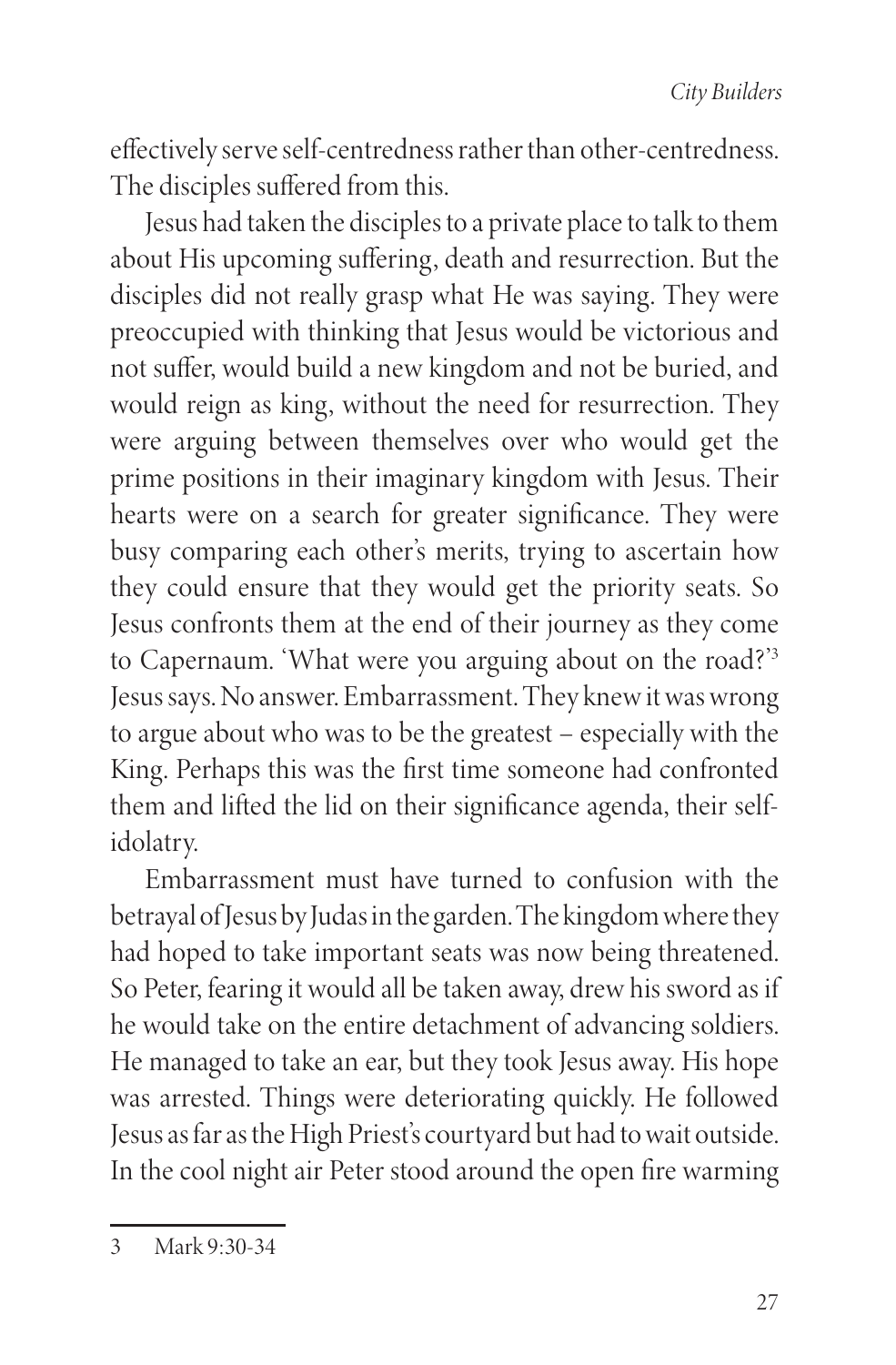himself with other bystanders to the main action. Now what? Continue to follow Jesus or start to seek something else? The outcome of this kingdom didn't look so grand any more. He was brought back from his thoughts with a start by a servant girl who asked, 'You aren't one of this man's disciples too, are you?' Peter, outside, in the cold, found himself scrambling to protect what remained of his diminishing significance. Maybe he thought, 'If I admit I'm with Jesus it looks like it's all downhill from here. But if I deny it then I may have a chance at least of reclaiming my former life back.' So he said to the servant girl across the flickering flames and through the swirling smoke, 'I am not.'4 He denies his connection to Jesus twice more when questioned by others standing outside around the fire. The cock crows, Jesus looks, and Peter goes outside and weeps bitterly.5 All his significance is lost, he is a complete failure. In the eyes of Jesus, in the eyes of the servants, in his own eyes, his worst nightmare had just occurred. He was afraid of failure, of being a nothing. He thought it was all coming together with Jesus and His kingdom. But now what he had built up in his own mind was all crashing down around him.

The next time we see Peter he is in Galilee and has gone fishing with his friends. He knows fishing; it is familiar and he is good at it. At least out on the lake he feels like someone, not great perhaps, but someone doing something that others in the community around Capernaum will appreciate. Some significance again; well, not a failure at least. Does Peter love Jesus above himself and his friends? Has he put himself first and following Jesus second? The next time that Jesus and Peter

<sup>4</sup> John 18:15-18

<sup>5</sup> Luke 22:60-62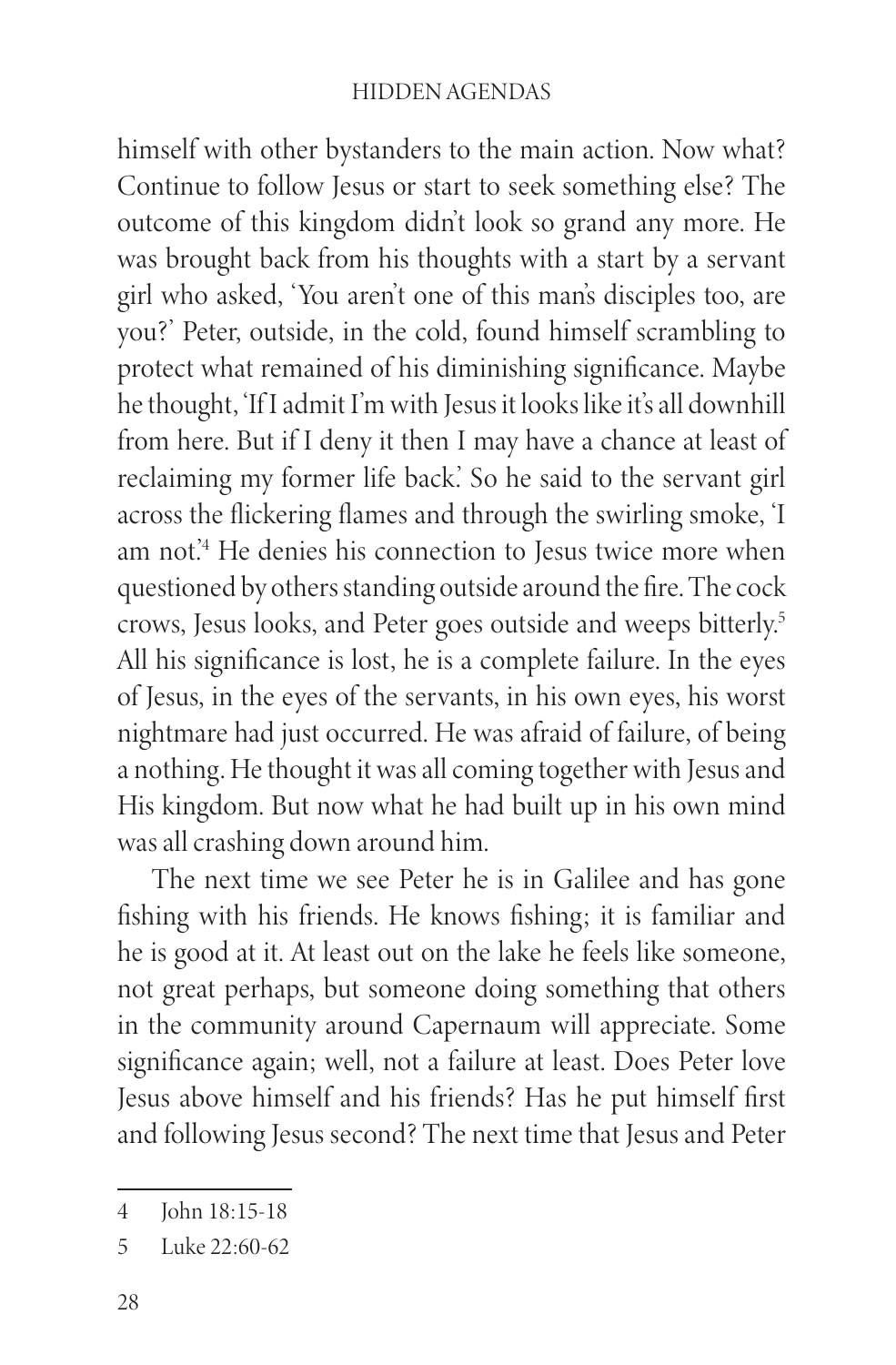meet, along the shores of Galilee after an unsuccessful night of fishing, Jesus asks him this exact question. 'Peter, do you love  $me^{2^{n}(\theta)}$ 

Perhaps this is the first time you have thought about your own self-idolatry in these terms. You desire significance, you fear failure, and you go to whatever lengths are required to feel better, to be more. Your heart agenda is to idolize self. You demand significance, and you run from failure.

# *Heart Demand*

When we follow our heart agenda of significance and allow our fear of failure to take over, our heart becomes demanding. It demands others make us look good. It demands others affirm our worth. It demands others accept us.

Let's take a closer look at what we do. When you are with a group of people what do you want from them? You at least want to be accepted as normal. That's fine. But ask yourself how many times are you concerned, silently inside, about how others are perceiving you? Be honest! Often, we are hoping that we don't make a fool of ourselves. Are we dressed OK? Do we look awkward? Don't stumble! Don't say something out of place! Oh the pressure of being accepted! We just want someone to agree with us, to laugh at our jokes, to say something good about us, to tell us that we are OK. We want others to come through for us and make us look good. We are constantly in a social battle, requiring others to affirm our worth. How selfish, how idolatrous!

As a Bible College lecturer I frequently run classes on preaching. One of the first things I tell students is that if you want

<sup>6</sup> John 21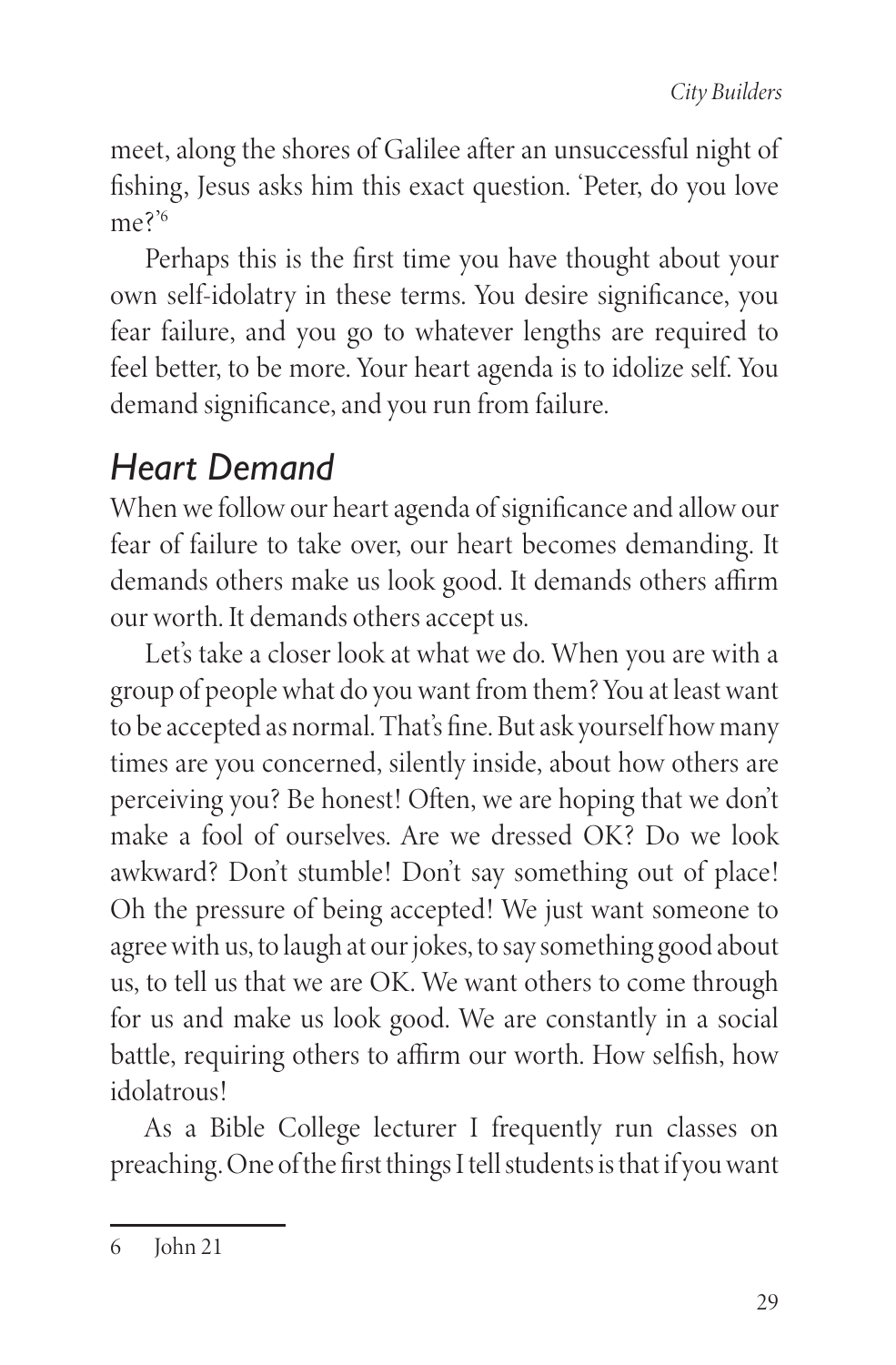to learn how to preach effectively you must learn how to get over yourself. In other words you must learn how to not think about what others are thinking about you. Your mind must only focus on communicating the message clearly to others. Don't think about whether you look good. Don't think about whether the hearers accept you. Don't desire to have them affirm your worth. You are there to serve them only, not your own ego or image. If you think about what others are thinking about you, you will become self-serving and inward looking, rather than serving others and outward focused. This is often not only the first but also the hardest lesson for preachers to learn.

As a preacher myself, I am not immune to this issue, not generally during the delivery of the message, but after the sermon. I conclude and say the final prayer and then step away from the pulpit and out to the congregation. The people at this time are just starting to move, striking up their first conversations, or going out for coffee. What do I want? Coffee? Of course! But more than that I have a restlessness inside that I want to get rid of. It is a question. And it is about me. How did I do? I want someone to come up to me and tell me that my preaching was good, or better still brilliant, so that I can feel significant again. Being aware of it I try and suppress it, but it creeps out.

But wait there's more. As I write this, we are in the midst of the coronavirus lockdown. No church gatherings allowed. We adapted and have begun to livestream our services into the homes of our members and others who wish to join us. I finish preaching and there is no one other than the technicians to come and tell me that I did OK. But who needs that when now there's on-screen feedback all the time? I know at any moment how many people are watching live and how many people have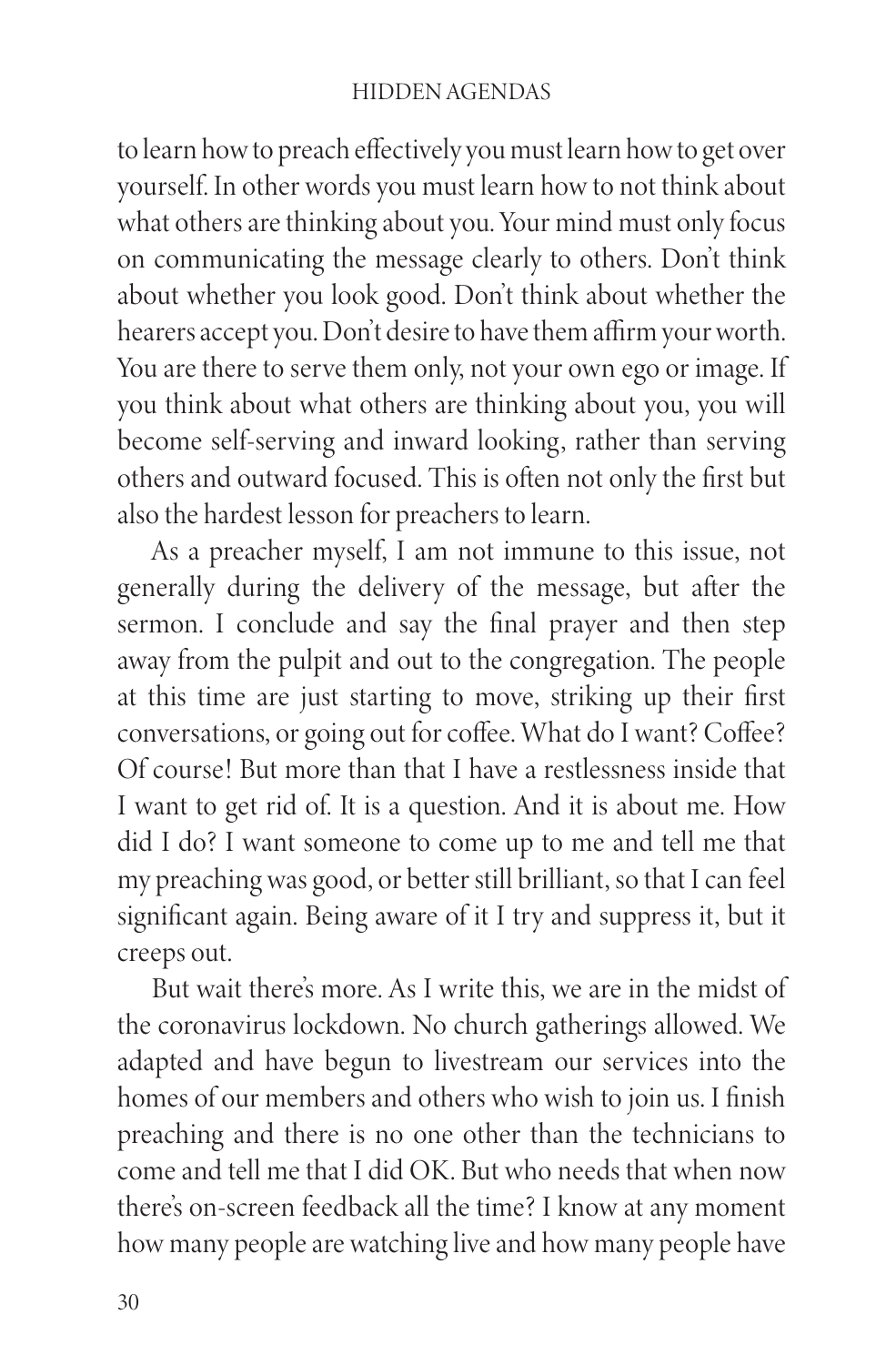clicked on the link and viewed the sermon after. Unless it's my father watching me over and over. Thanks Dad. Our digital world is now designed to feed our significance at the click of a mouse on the screen, instantly.

It's so easy to treat relationships the same way, as the click of our 'like' icon. When we fall in love, we give ourselves a big significance tick! We feel loved and we feel significant at the same time. How good is that? But, do we fall in love with serving and valuing the other above all else? That is our call. Or do we fall in love with the other because they value us and thus feed our heart's desire?

This is where my wife and I start our conversation in the first session of pre-marriage counselling. We sit the couple down and after only a few minutes I ask, 'So are you both ready to give your life to each other?' to which they normally say 'Yes, of course. We love each other and we want to be together for life. That is why we are here.' I say, 'That is not what I mean. I mean are your both ready to die for each other, to give your whole lives away to each other, because that's what marriage is all about?' Silence.

When our heart strongly demands significance from others, relationships become something we can easily use to build our towers of significance rather than opportunities to express the self-giving love of God. And when they don't serve to build us up, we reject them and try someone else. Build me up or I will let you down becomes our mode of relational operation. Then we get married, and with our voice vow in all circumstances to sacrifice everything, all the while hoping that the one we make the promise to will be a lifelong guaranteed source of significance. So while we promise sacrifice, we demand significance till death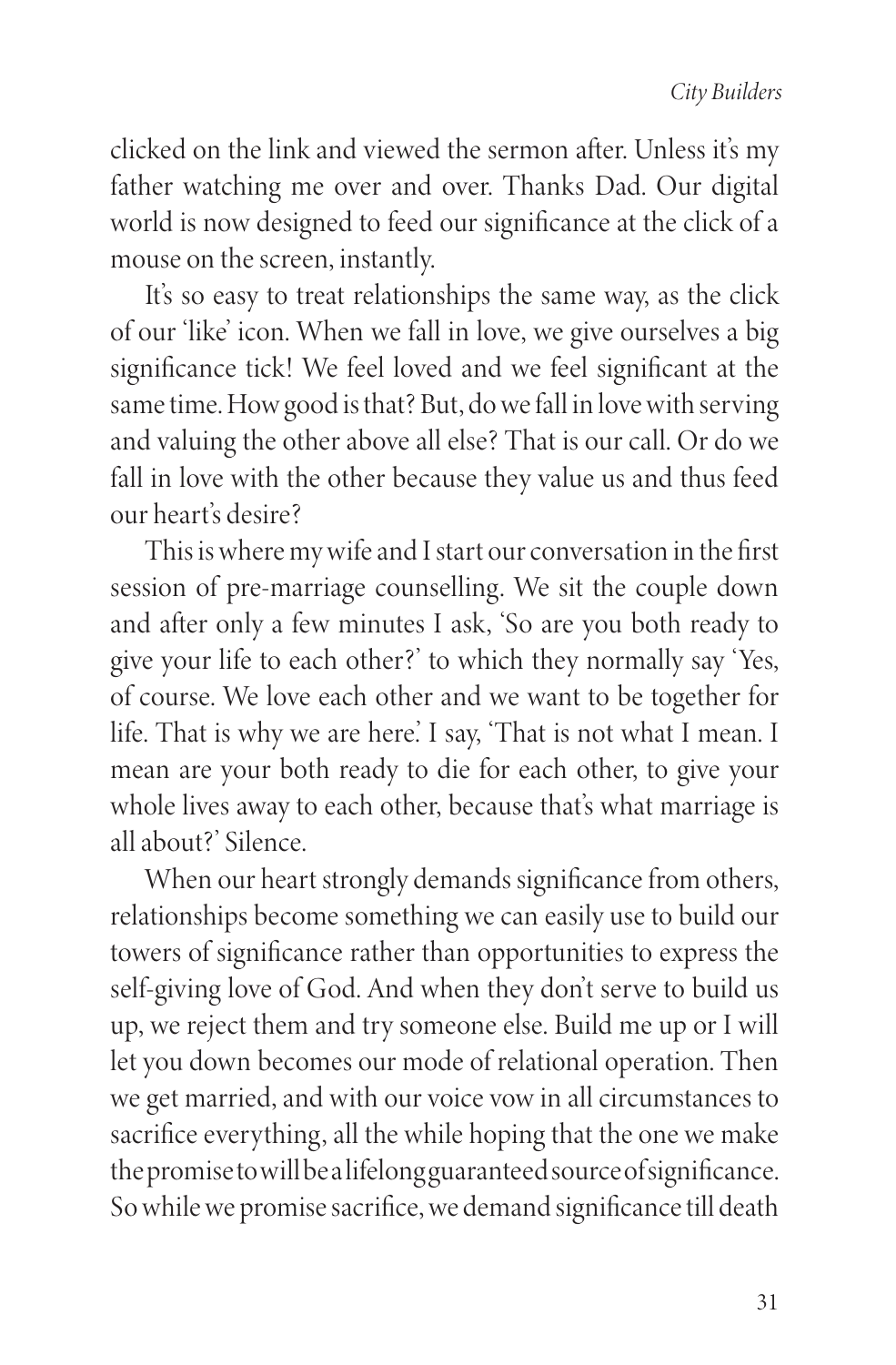do us part. We need to ensure our relational heart and vows do not look something like this:

I need to feel important and I expect you to meet that need by submitting to my every decision, whether good or bad; by respecting me no matter how I behave; and by supporting me in whatever I choose to do. I want you to treat me as the most important [person] in the world. My goal in marrying you is to find my significance through you.<sup>7</sup>

What are you thinking about when you enter relationships, or even enter church for that matter? Will I be accepted and valued? What will I get out of this? Do I look OK? What are others thinking? I hope my children don't play up! Where are my friends that like me and will make me feel good? Or is our focus where it should be, on others and on God? We so easily get sucked into feeding this heart demand for significance. It is a heart problem.

### *Heart Problem*

So did I preach for God or for my own sense of significance? You may say, 'Well everyone does it, so what is the big deal?' It's true that everyone chases more and more significance for themselves. The problem is that it is just like stealing.

It's like the story of Achan in the book of Joshua.8 The Israelites had recently crossed the River Jordan and entered the Promised Land with only what they carried. All equal. They created a pile of twelve stones, one for each tribe, as a reminder of the provision and faithfulness of God. Then they had together just experienced the power of God in the fall of

<sup>7</sup> Crabb, *The Marriage Builder*, 31.

<sup>8</sup> Joshua 7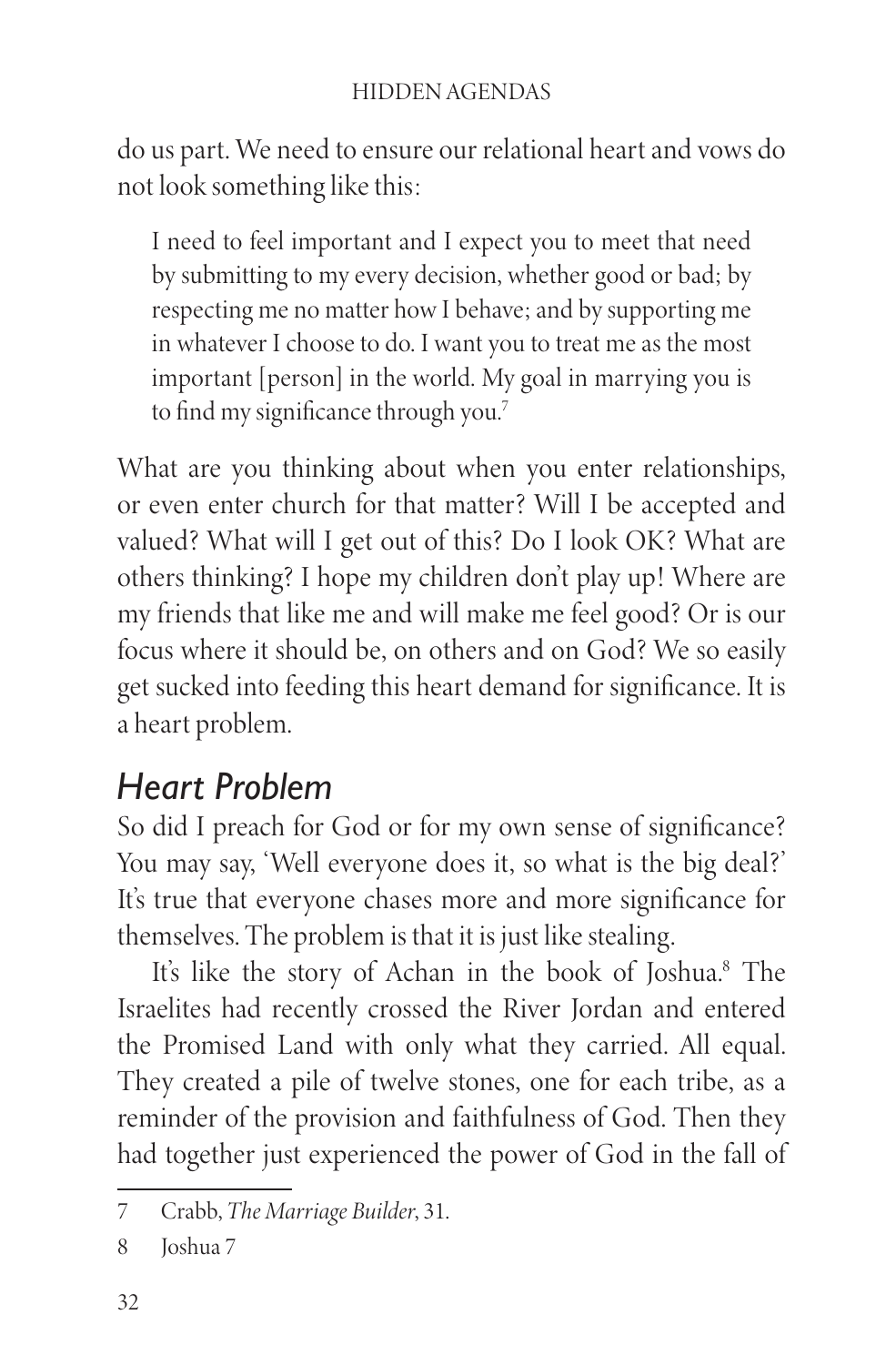Jericho. They were all provided for by God. But Achan wanted more. During the battle of Ai he stole articles that were to be devoted to the glory of God. But he wanted more for himself, which always means less for others, and in this case less for God. Achan wanted to make himself more significant, more valuable, by taking that which was valuable away from others and God.

When we want more for ourselves, when we want to be seen as more significant, more valuable, we actually take value away from others. When we desire more, we are actually saying to others 'Look at me!' And when we do this, we are not able to look at others and value them as we should. Those around us are reduced to pawns in our game of self-aggrandizement. Driven on by our constant fear of failure, we use others, their comments, their affirmations and their acceptance, as fuel to feed our insatiable desire for significance. As if that's not bad enough, we then find ourselves also stealing glory from God by doubting Him.

When we are busy building our own significance, we are at the same time doubting our own value. And when we are doubting our own value, we are doubting whether God really values us. We show we doubt God and reduce His glory in two ways. We turn God into a blessing machine. This is where our faith in God is conditional upon God continually blessing us with increased signs of significance, in life through symbols, in relationships through affirmation, and in ministry through success. Or if this fails, we turn our back on God and start building our own towers of importance in our own way. We use relationships to feed our own egos rather than really caring for people. We use ministry to create moments and crowds that will adore and worship our gifts and abilities as much as worship God. We live life on our own terms, striving our utmost in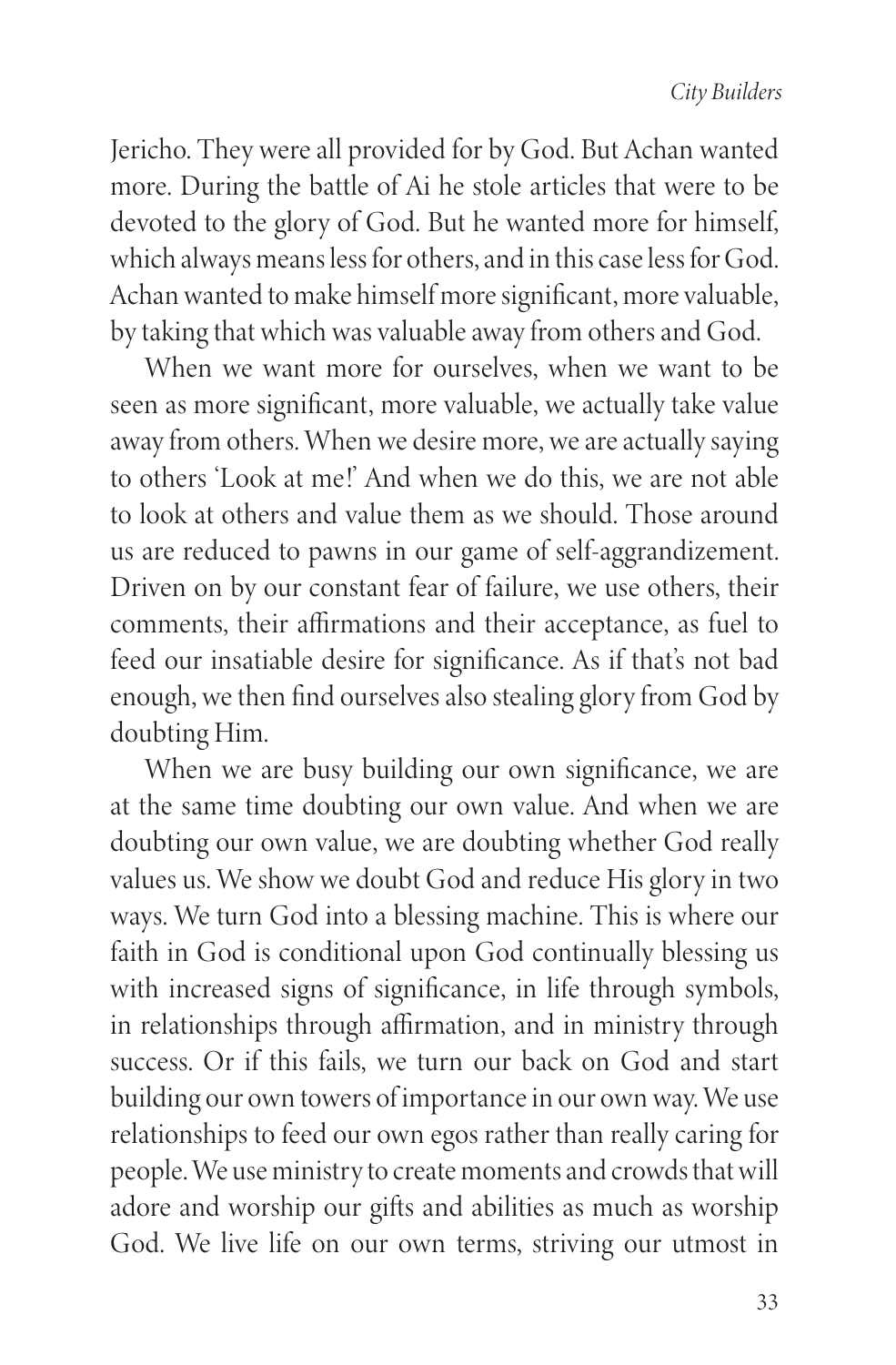our own strength to achieve our own sense of significance, in whatever way we can, no matter how fleeting. All the while we believe that God is not enough for us, He is too small for us.

When we use others and God to feed our own value, we cannot, at the same time, value others and God as we should. When we are at this point, whether we realize it or not, we should not be surprised if God moves to wake us up from our heart problem, much like a defibrillator jolt, bringing us back to life.

At another time, in a similar place, a king arose from the descendants of the original city builders. His name was Nebuchadnezzar. He too was a significant city builder. One of his most famous constructions was that of the golden statue, bearing the image of either a god or himself as king. The image of gold was 27 metres high and 2.7 metres wide. Not satisfied with the grandeur of the statue alone, Nebuchadnezzar proceeded to command all to fall down and worship the image of gold.9 He wanted more than power, which he already had, and that more than most. Through the image, Nebuchadnezzar wanted to join the power he already held over his kingdom with the religious act of worship. He wanted people to now worship his power, in essence to worship him. His heart agenda was the same as his ancestors. He desired significance through power and worship and would stop at nothing to get it. Yet the great Nebuchadnezzar would soon be humbled by God, judged and put out to pasture to eat grass like an ox.10 As he walked on the roof of his royal palace, surveying all he had done he said:

<sup>9</sup> Daniel 3

<sup>10</sup> Daniel 4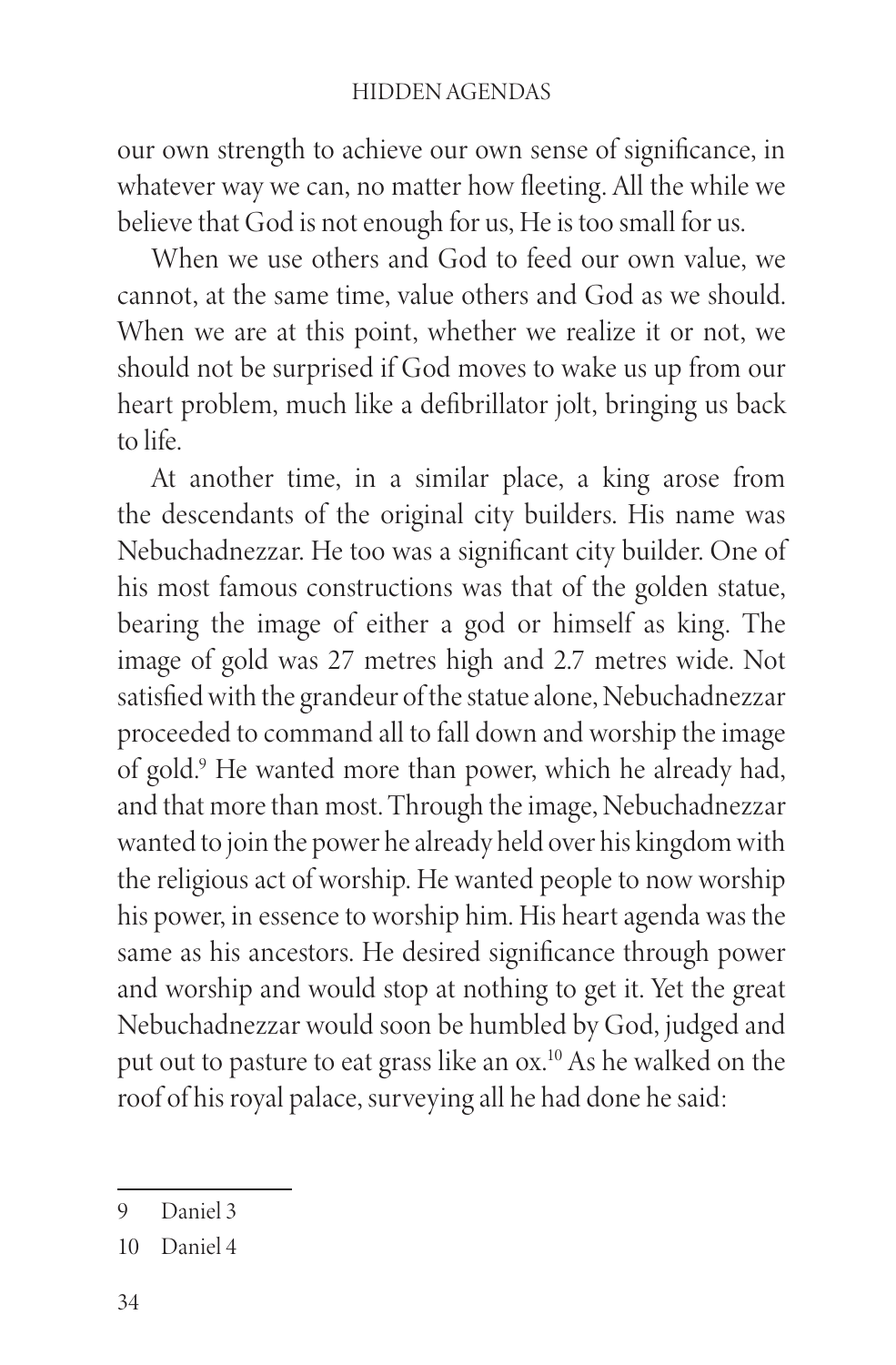Is not this the great Babylon I have built as the royal residence, by my mighty power and for the glory of my majesty?<sup>11</sup>

As soon as he said this, God took away his significance and glory, and he became like an ox for seven years until he acknowledged

that the Most High is sovereign over all kingdoms on earth and gives them to anyone he wishes.<sup>12</sup>

This is not the last we hear of Babylon in the Bible. Babylon is constantly referred to as the place that sets itself up as being against God, or anti-God. The final reference to Babylon is in the book of Revelation<sup>13</sup> where we see the city, one of the greatest cities, pictured as going up in smoke, destroyed by the sovereign God. For Babel and Babylon, chasing a name, pursuing the heart agenda of significance in the place of acknowledging God, ended in confusion, judgement and destruction.

As the sun sets on the story in the plain of Shinar, the one true God came down to visit the people gathered at Babel. With His hands He opened the heavens and descended to see what the people were doing. With their hearts turned against Him and set on building towers to honour other gods, including self-idolization, He confused their languages, and scattered the people across the world, humbling them, taking away their selfmade significance, wanting them to find themselves and their significance in Him alone.

13 Revelation 18–19:3

<sup>11</sup> Daniel 4:30

<sup>12</sup> Daniel 4:32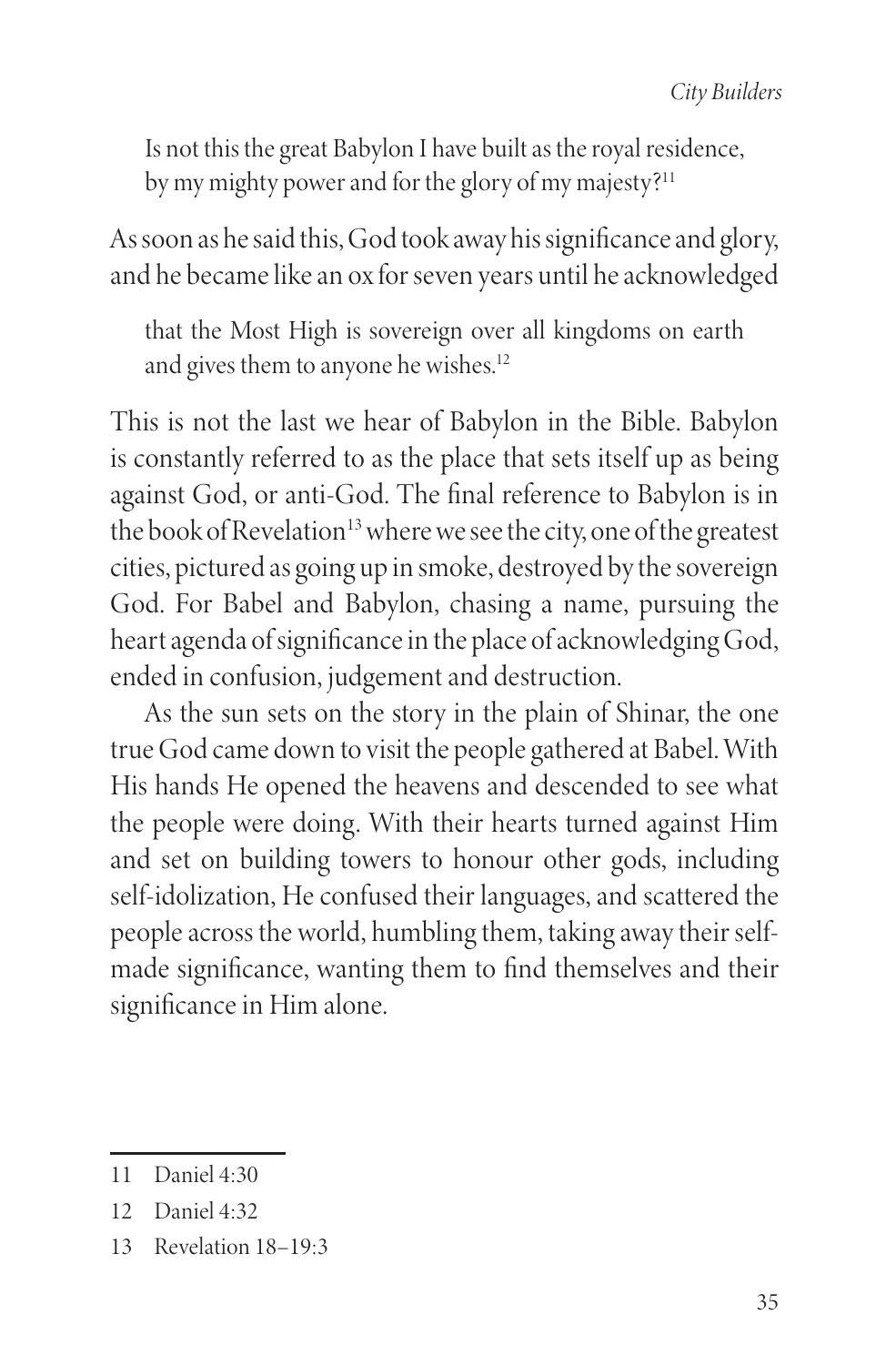### *God's Heart Agenda*

God's agenda for our heart all starts with our image, not our impression or self-made images of ourselves but the fact that we are created in the very image of God.<sup>14</sup> This means two things. Firstly, that our significance is connected to God. And secondly that we are all created equal.

If we are created in the image of God, then our source of significance can only come from our creator. It's just like in the *Toy Story* movies. Woody the toy cowboy is worried that others will take his place as Andy's favourite toy. He finds his significance in the eyes of his owner, and the opinion of the other toys is far less important.

It should be the same for us. We are intimately created and infinitely valued children of God.15 We must find our significance, which indeed we need, in one place only – the eyes of God. We must not look for it in the eyes of others, or from the building of our own towers and cities, designed to attract attention to ourselves and away from others and God.

Being made in the image of God also means that we are created equal – equal in value. We are equal in value no matter what our eyes see, no matter what the world says and no matter what value system is used in our own countries, because we are citizens of a better country that is not from here.16 Therefore, it only matters what God sees, and what God says.

The Corinthians had a problem with significance. They were all puffed-up with their own importance. Some looked down on the others, parading their gifts around as if certain

<sup>14</sup> Genesis 1:26-27

<sup>15</sup> Psalm 8, Psalm 139:13-16, John 3:16

<sup>16</sup> Philippians 3:20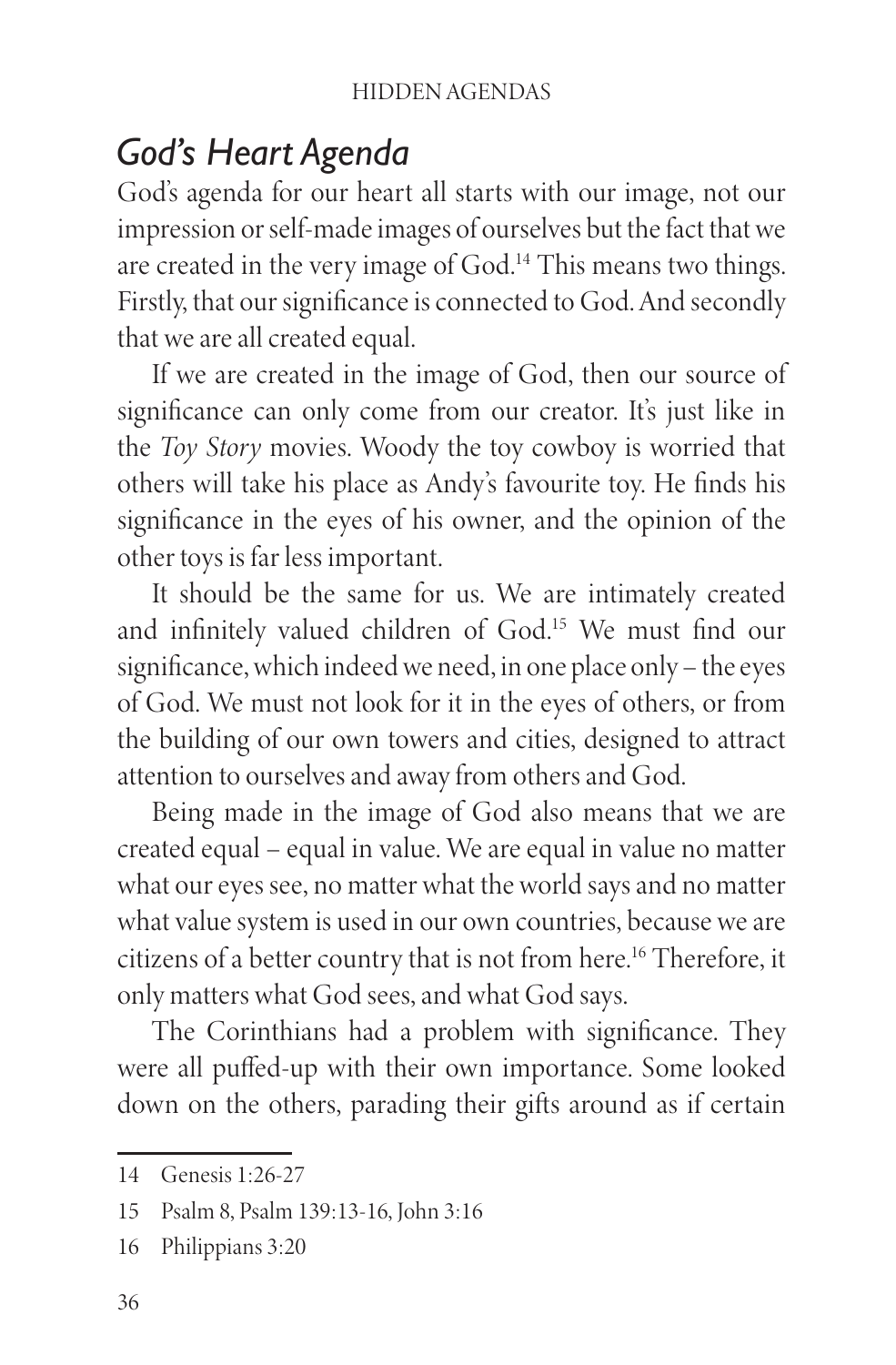ones made them more spiritual and important in the eyes of God and others. They were taking what God had given them, the gifts, and turning them into something about themselves. They took what came from God and pretended that it was of their own doing.

We tend to do the same. We take what God has given us, our own life, our gifts, our abilities, and then we go off on our own to make a name for ourselves out of the very things God has gifted to us. We act as if we have successfully created our own significance by ourselves. As if out of nothing we have built our own lives. However, only God creates from nothing. We can take what He gives to us and use it, either to bring glory to His name, or to make a name for ourselves.

So Paul tells the Corinthians that they have it all wrong. The gifts speak of God's goodness not of their significance. He says:

But God has put the body together, giving greater honour to the parts that lacked it, so that there should be no division in the body, but that its parts should have equal concern for each other.17

Every part has the same honour because the hand of God makes every part. We are all unique, yet all have the same value. Each one of us does not have all the gifts. Therefore, we are each dependent on others to be our hands and feet, to fill in the gaps that we leave open. That means we need each other. It should orient us toward humility and away from the arrogance of overinflated significance. On the other hand we are all gifted, which means we each have equal significance, but this comes from the giver not the gifts. The value that our Father the King

<sup>17</sup> 1 Corinthians 12:24-25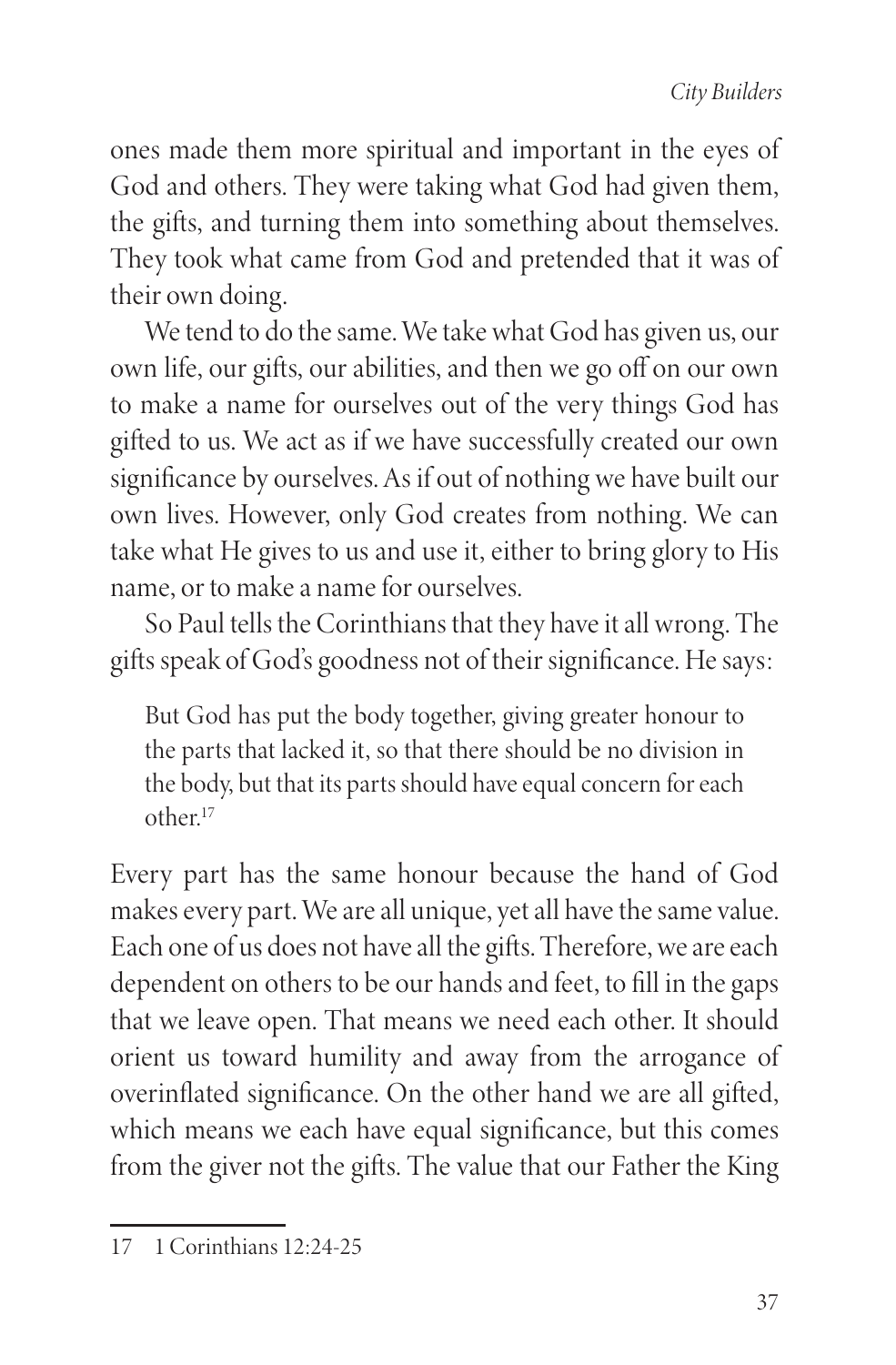of heaven places upon each one of us, His children, should be our only concern.

We can so easily be tempted to make a name for ourselves, to look down on others, like the people of Babel, or the Corinthians. This takes us back to the story of Jesus with the disciples who were still fighting for first place. What does Jesus do? He takes a child in His arms and says:

Anyone who wants to be first must be the very last, and the servant of all.<sup>18</sup>

He turns the world upside down. Significance, status, power and place are not part of my kingdom, He says. If you want to be part of my work and world, it means acting with humility, service and faithful reliance, being totally dependent, like this child. You find your significance not in your own self-absorbed, look-at-me, tower-building kingdom project, but in belonging to the family of the King, knowing that in His eyes you are never a failure, or insignificant.

John the Baptist gives us an example to follow. His life was taken up with pointing to Jesus. At one point he makes the statement,

He must become greater; I must become less.<sup>19</sup>

Unlike the Corinthians or the city builders, John was taken up not with his own importance, but with pointing to the significance of Jesus alone.

Finding our significance in the eyes of the creator, we find we can lay down our heart agenda, of building cities of significance

<sup>18</sup> Mark 9:35-37

<sup>19</sup> John 3:30